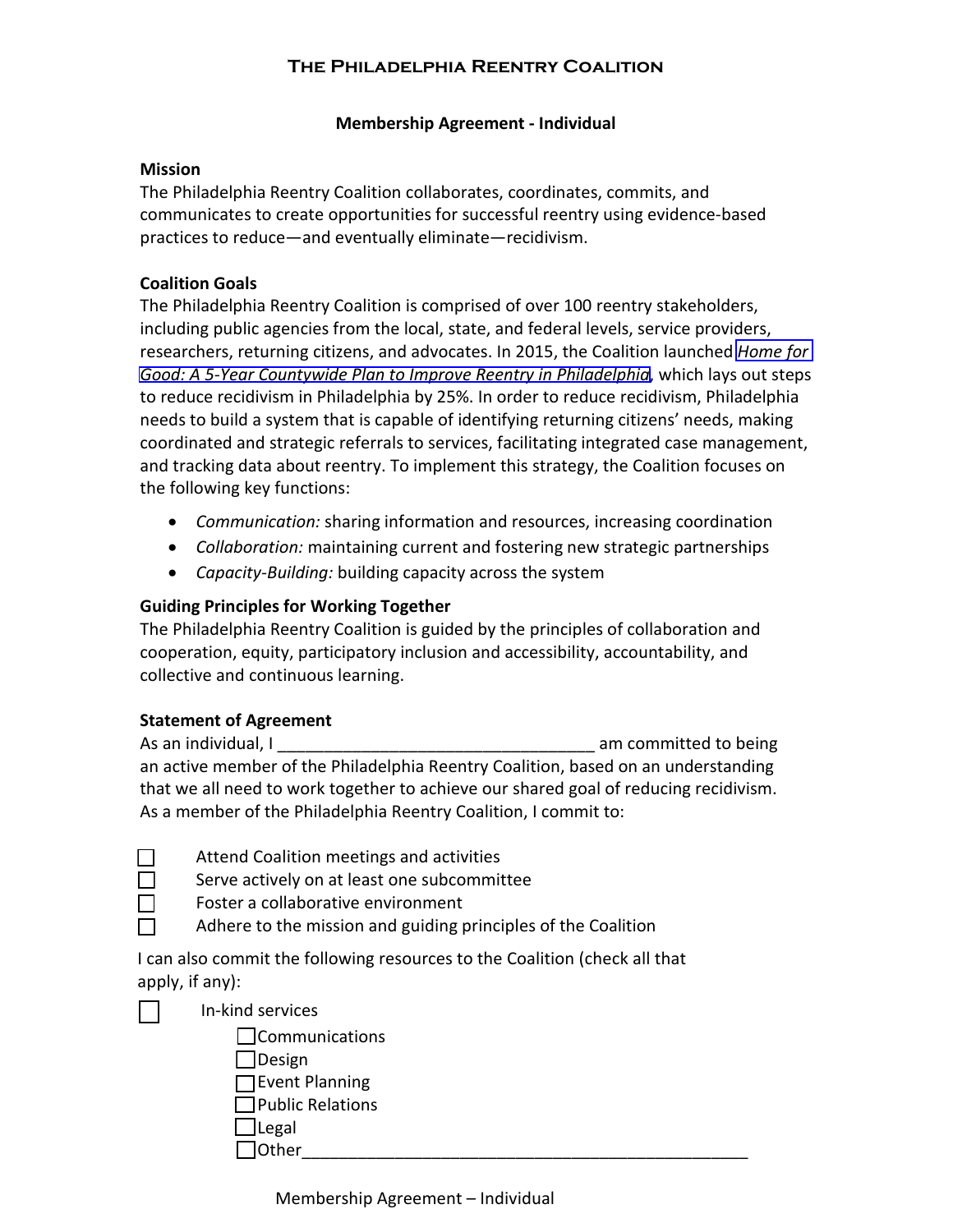Material resources, as available

Meeting space

□ Office materials and/or copying

Refreshments

Other\_\_\_\_\_\_\_\_\_\_\_\_\_\_\_\_\_\_\_\_\_\_\_\_\_\_\_\_\_\_\_\_\_\_\_\_\_\_\_\_\_\_\_\_\_\_\_\_\_\_\_\_

 $\Box$ 

As a member of the Philadelphia Reentry Coalition, I hope to benefit in the following ways (check all that apply):

| ŏ      | Networking opportunities with other reentry stakeholders<br>Access to information and resources through the newsletter, website, and<br>subcommittee and quarterly stakeholder meetings |  |  |  |  |  |  |
|--------|-----------------------------------------------------------------------------------------------------------------------------------------------------------------------------------------|--|--|--|--|--|--|
| $\Box$ | Ability to share information with other stakeholders through newsletter,<br>website, and future outlets as they are established                                                         |  |  |  |  |  |  |
| $\Box$ | Opportunities to participate in professional development, capacity-building,<br>and/or educational events                                                                               |  |  |  |  |  |  |
| $\Box$ |                                                                                                                                                                                         |  |  |  |  |  |  |
|        |                                                                                                                                                                                         |  |  |  |  |  |  |
|        |                                                                                                                                                                                         |  |  |  |  |  |  |
|        |                                                                                                                                                                                         |  |  |  |  |  |  |
|        |                                                                                                                                                                                         |  |  |  |  |  |  |
|        | How long has this organization or agency been involved in the Philadelphia Reentry<br>Coalition and/or Philly PRISM?                                                                    |  |  |  |  |  |  |
|        | Philadelphia Reentry Coalition: $\Box$ Less than 6 months $\Box$ 6 months to 1 year<br>$\Box$ 1-2 years $\Box$ 2-4 years $\Box$ 4+ years                                                |  |  |  |  |  |  |
|        | Philly PRISM   I participated in Philly PRISM before it merged with the Reentry<br>Coalition in the Spring of 2015                                                                      |  |  |  |  |  |  |
|        | I never participated in Philly PRISM.                                                                                                                                                   |  |  |  |  |  |  |
|        | Coalition Subcommittee Participation (See last page for subcommittee descriptions)                                                                                                      |  |  |  |  |  |  |
|        | □Risk-Needs-Responsivity □ Policy □ Funding □ Community Engagement □ Data/Metrics                                                                                                       |  |  |  |  |  |  |
|        | $\Box$ Employment $\Box$ Health<br>Juvenile Life Without Parole<br>JEducation<br>$\Box$ Housing                                                                                         |  |  |  |  |  |  |